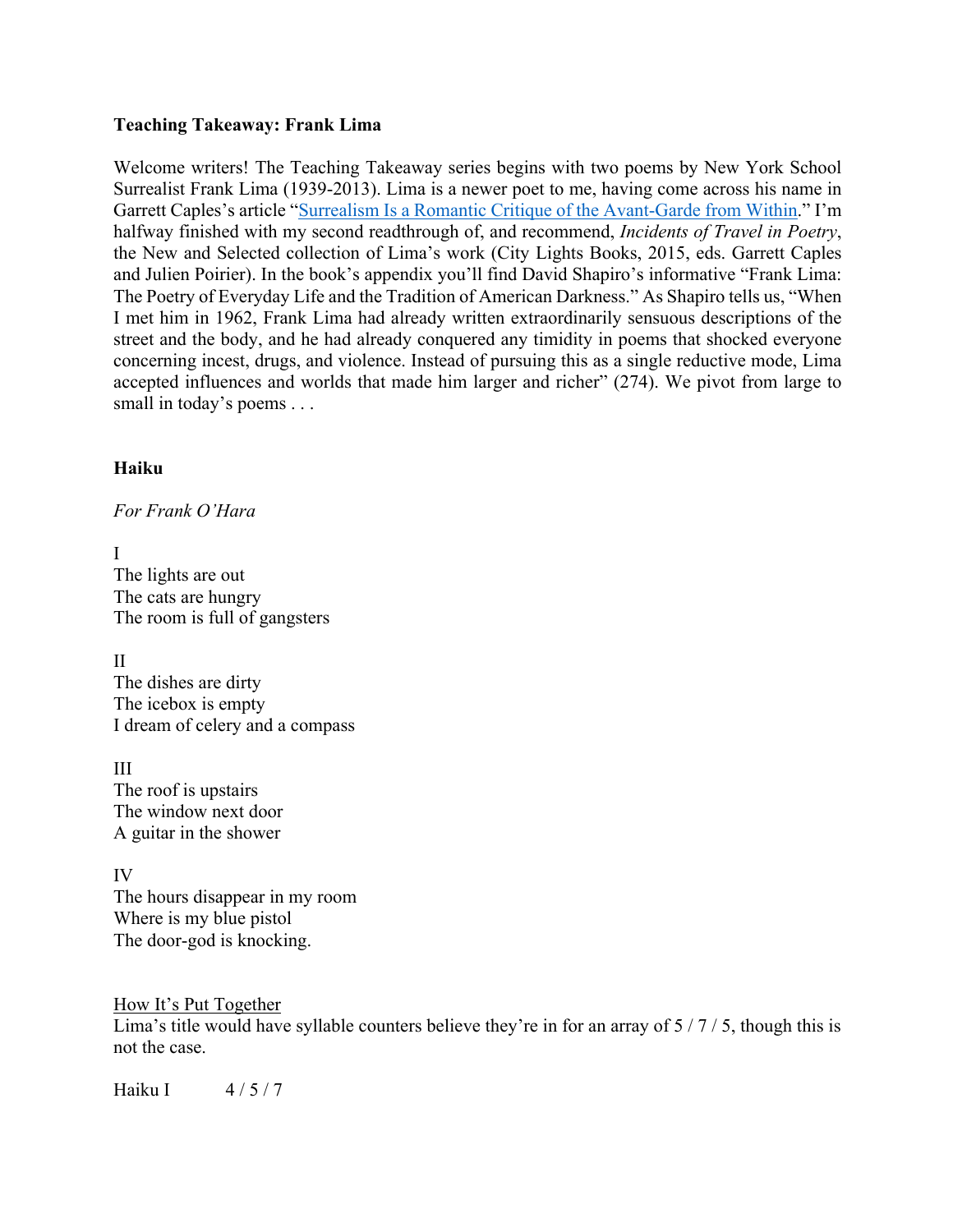Haiku II  $6/6/10$ Haiku III  $5/5/7$ Haiku IV  $8/6/6$ 

What we have are fragments in the cloak of haiku, their sparseness coupled with straightforward diction.

Haiku I consists of:

- Ln 1 Everyday Observation
- Ln 2 Everyday Observation
- Ln 3 A Gritty Element Contained

"full of gangsters" is an indeterminate number, but this is a lightless environment with multiple cats, crowdedness ever-present. Lima's "room" does Haiku I's heavy lifting.

Haiku II:

Ln 1 Everyday Observation Ln 2 Everyday Observation Ln 3 Surrealism

I don't know about you, but this is the first time I've seen a vegetable and a navigational aid paired together. Note the first appearance of an *I* that's dreaming.

Haiku III:

- Ln 1 Obvious Architectural Fact
- Ln 2 Obvious Architectural Fact
- Ln 3 Placement of an Item Where You Least Expect It

Does anyone else notice Lima's pattern of Line 3 ferrying us away from predictability's dock? The image of "A guitar in the shower" stays with the reader mostly because the iambs *guitar* and *shower* are strange line-mates (similar to *celery* and *compass*). Just as Haiku I's narrator is in a potentially dangerous circumstance, so too is the guitar. One handle twist and it's wood-warp city.

Haiku IV consists of:

- Ln 1 Time's Passage
- Ln 2 Question Involving a Weapon
- Ln 3 Architectural Deity

Line 2 is Lima's first use of color.

The "door-god" of Line 3 is an unexpected addition since the poem's been religion-free up to this point. It's also visually/sonically interesting because you have a string of three O's (*door-god* =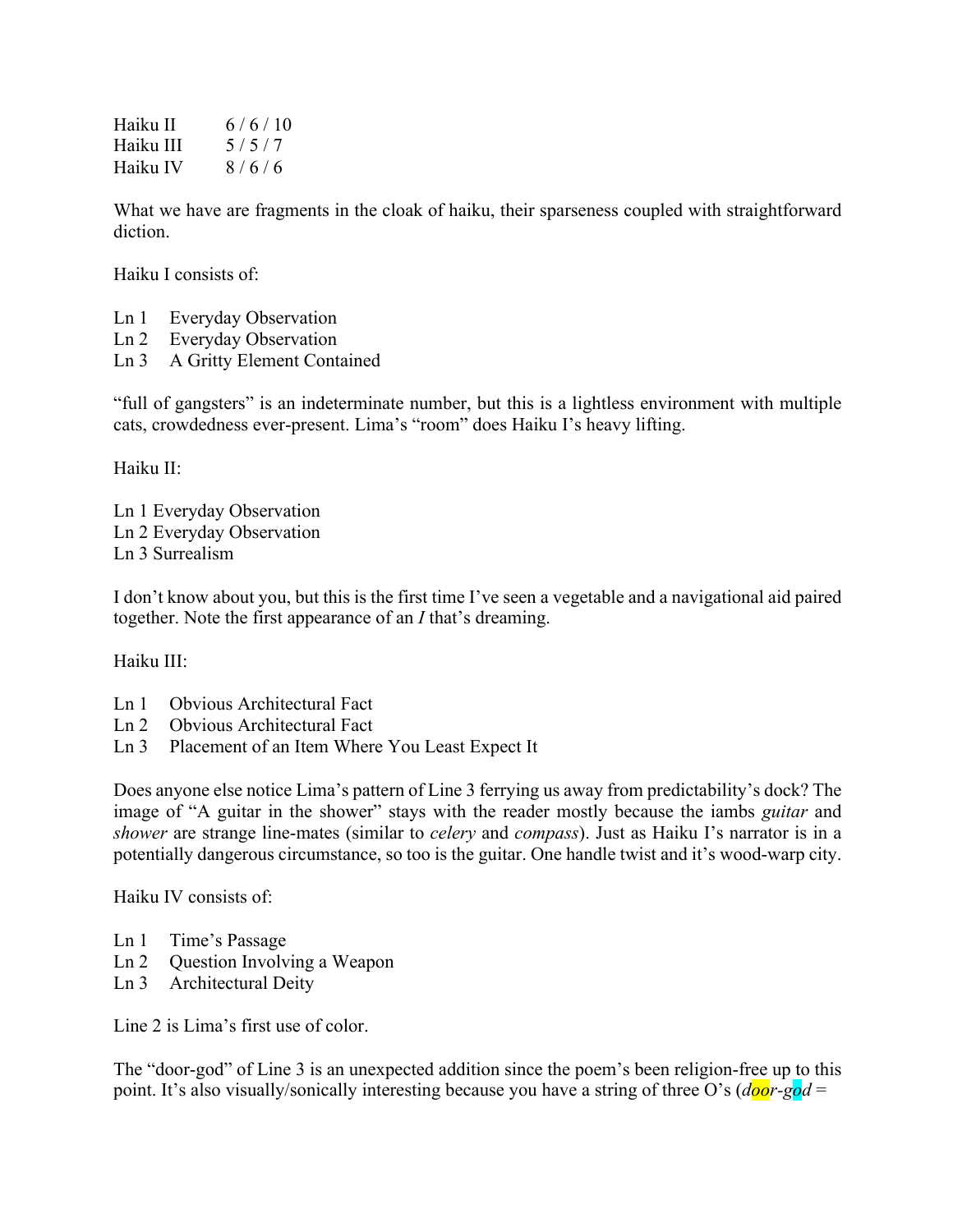Long O-sound followed by a short O-sound; don't forget the short O in *knocking*).

The period after Line 3 is the first use of punctuation, literally closing the poem on the image of a door. Is that blue pistol reserved for the door-god? Remember, Shapiro's primer to Lima's writings on street life . . .

## The O'Hara Connection

Garrett Caples's "Incidents of Travel in New York: The Lives of Frank Lima," a preface to the New and Selected, explains "the signal event of Lima's life in the early '60's was meeting . . . Frank O' Hara and Kenneth Koch at the New York City Writers Conference at Wagner College, on Staten Island, in August 1962" (*xx*). As well, "it was O'Hara in particular who took Frank under his wing. Unlike Koch, who imposed a professorial distance, O'Hara offered drinking and companionship, bringing Lima everywhere from the symphony to the Cedar Tavern" (*xxi*).

Imbiber's Trivia: The Cedar Tavern was a landmark watering hole for New York School poets.

Try This

Write four three-line fragments in pseudo-haiku (brevity over syllable count).

Follow Lima's patterns of the observed and expected meeting Surreal departures in Line 3.

Include an architectural deity. The citier the better: cold water Messiah? goddess of fire escapes?

Are you dedicating your haiku to a poet? How might you portray their essence in a single line?

\*\*\*

#### **Poem**

Tomorrow I'll go Fishing On the Ganges With an Orange Some rice And gather My hands Then I'll Entreat Your window On a scaffold In September I'll hide In your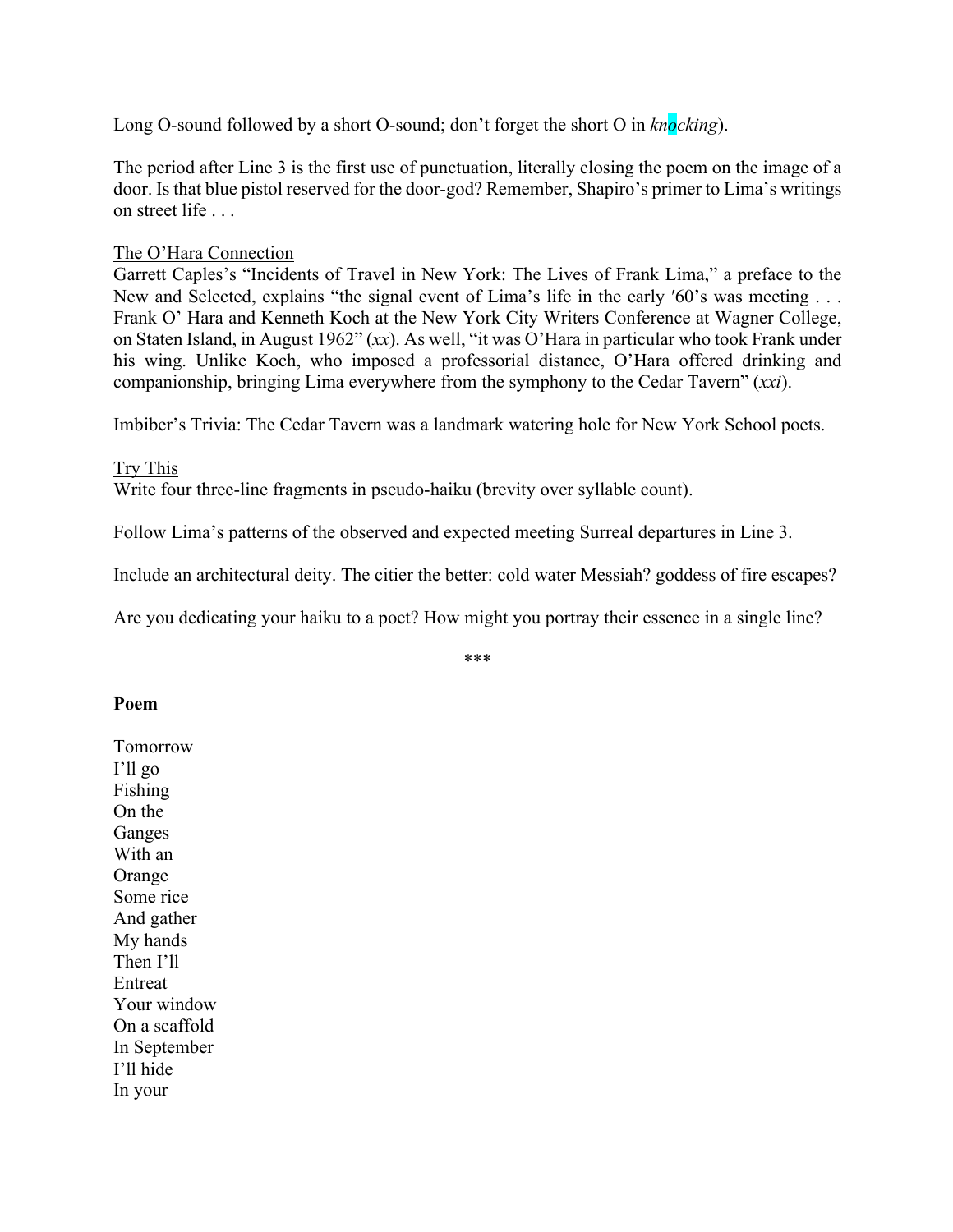Shower Because I am also A philosopher

#### How It's Put Together

This poem is as columnar as a Slim Jim. I've never written in so skinny a line but I'm game to try anything. Let's re-form the poem as punctuated sentences to see how it lays on the page:

Tomorrow I'll go fishing on the Ganges with an orange, some rice, and gather my hands. Then I'll entreat your window on a scaffold in September. I'll hide in your shower because I am also a philosopher.

Your interpretive reformatting might look different (ex: "... on a scaffold. In September, I'll hide . . ."). That's fine.

Manually sentencing the piece changed my reading experience of it. When I chose this poem, I thought there were more Surrealist aspects, though moving single-, double-, and triple-word lines into a paragraph gave me a behind-the-scenes tour. Only then did I recognize the influence of O'Hara's "I do this I do that" mode.

Are you as smitten with Lima's alliterative deployment of the letter G, plus the *Ganges* / *orange*  sight rhyme as I am?

Tomorrow  $\Gamma$ <sup>ll</sup> go Fishing On the **Ganges** With an Orange Some rice And **g**ather My hands

The S sounds of "Some rice" are pleasant too.

The next section consists of micro-rhyme and alliteration with prepositional assistance. Also important, the *I* has a *you*.

Then I'll **Entreat** Your window On a scaffold